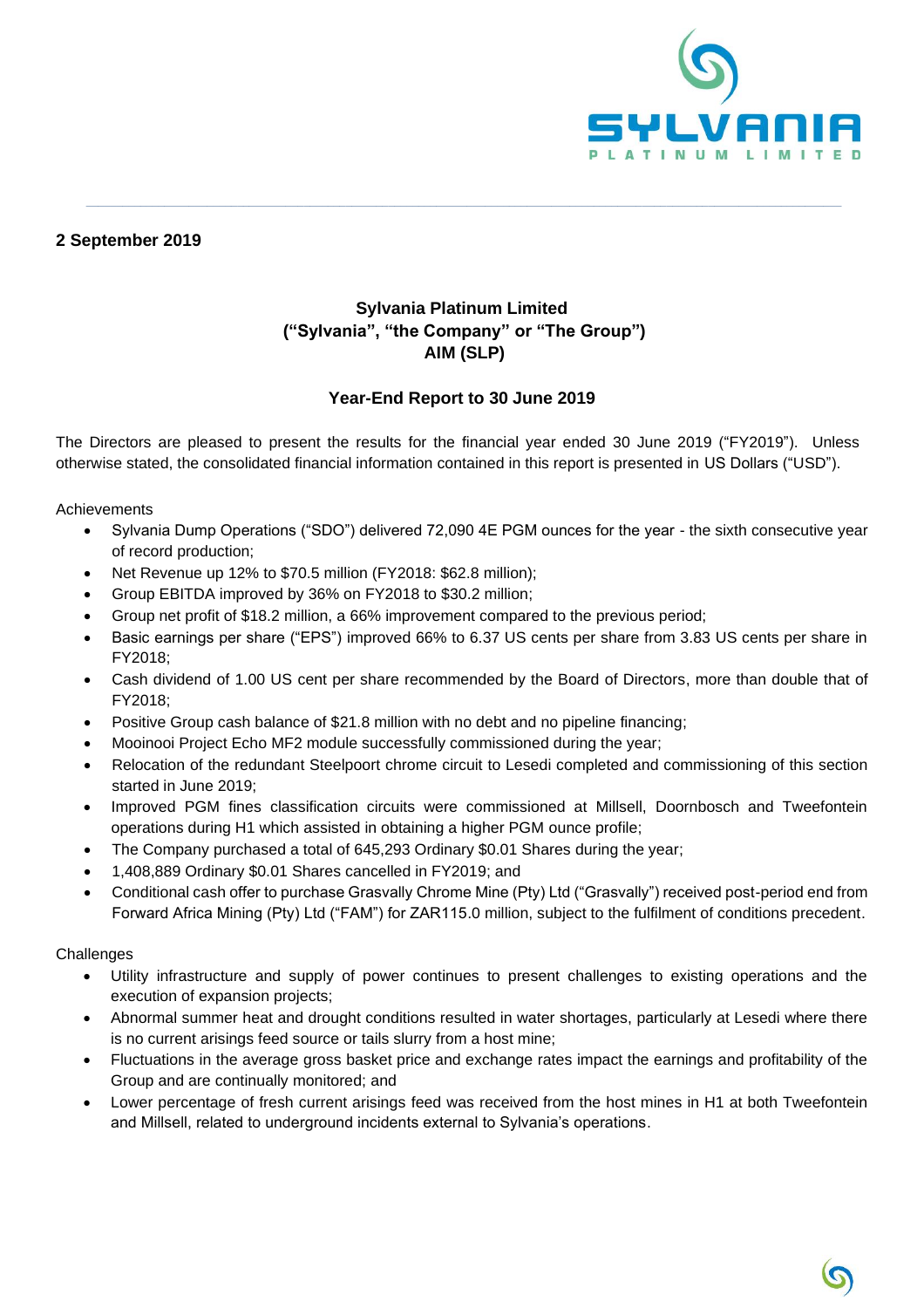**Opportunities** 

- The Company remains debt free with a positive cash balance which allows the Company to fund capital expansion projects with existing cash resources;
- Additional new water boreholes, an additional storage dam and water supply line commissioned at Lesedi to mitigate impact on operations and minimise disruptions; and
- An optimised re-mining strategy, utilising a hybrid mechanical hydro-mining approach has been developed and was rolled-out in order to enable more efficient blending, grade control and feed stability.

Commenting on the Year-End results, Sylvania's CEO Terry McConnachie said:

*"I am pleased to report on a year of highs and lows, but one in which we achieved both revenue and profit growth. In Q1 FY2019, the SDO achieved the second highest quarterly production in the history of the Company, following Q4 FY2018's record quarterly production.*

*Unfortunately, due to matters outside of our control that put pressure on operations during Q2 and Q3, the Board and Management thought it prudent to revise annual guidance to 72,000 ounces for the year in the Q3 announcement, which still required record quarterly production in Q4. The operations teams took this challenge on board and I am pleased to announce that the operations achieved a new production record for both Q4 and annual ounces.* 

*We are beginning to see the results from the MF2 modules at Millsell, Doornbosch and Mooinooi, as well as other optimisation projects rolled out during the year and as a result of these initiatives, I am optimistic as we embark on FY2020 that the Company will continue to prosper.*

*Having taken the working capital requirements and any other applicable factors into account, I am pleased to confirm our Chairman's statement that the Board has recommended that the Company pay a dividend of 1.00 US cent per Ordinary Share. This is more than double that of the previous year's dividend paid out to shareholders in November 2018.* 

*I look forward to finalising the profitable cash sale of the Grasvally deposit and we are excited as to what FY2020 has in store.*

*Our production guidance for the new financial year is 74,000 to 76,000 ounces."*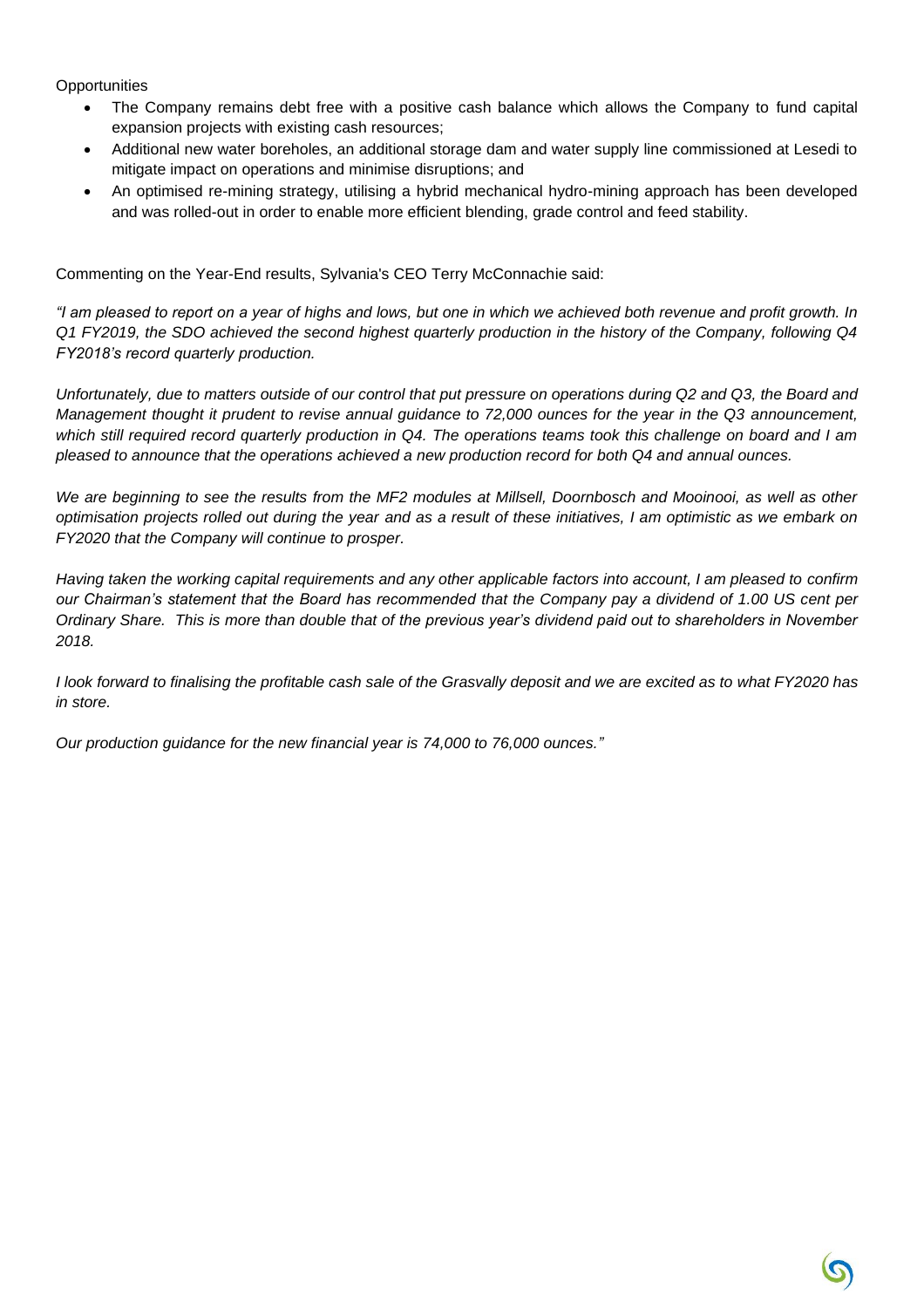|                     | <b>USD</b> |          | Unit          | <b>Unaudited</b>                    | Unit   | <b>ZAR</b> |           |           |
|---------------------|------------|----------|---------------|-------------------------------------|--------|------------|-----------|-----------|
| FY2018              | FY2019     | % Change |               |                                     |        | % Change   | FY2019    | FY2018    |
|                     |            |          |               | <b>Production</b>                   |        |            |           |           |
| 2,302,560           | 2,328,352  | 1%       | T             | <b>Plant Feed</b>                   | T.     | 1%         | 2,328,352 | 2,302,560 |
| 2.47                | 2.43       | $-2%$    | g/t           | Feed Head Grade                     | g/t    | $-2%$      | 2.43      | 2.47      |
| 1,241,825           | 1,232,142  | $-1%$    | T             | <b>PGM Plant Feed Tons</b>          | т      | $-1%$      | 1,232,142 | 1,241,825 |
| 3.63                | 3.68       | $1\%$    | g/t           | PGM Plant Feed Grade                | g/t    | 1%         | 3.68      | 3.63      |
| 48.10%              | 49.44%     | 3%       | %             | <b>PGM Plant Recovery</b>           | %      | 3%         | 49.44%    | 48.10%    |
| 71,026              | 72,090     | 1.5%     | Oz            | Total 4E PGMs                       | Oz     | 1.5%       | 72,090    | 71,026    |
| 94,303              | 97,158     | 3%       | Oz            | Total 6E PGMs                       | Oz     | 3%         | 97,158    | 94,303    |
|                     |            |          |               |                                     |        |            |           |           |
| 1,135               | 1,277      | 13%      | $\sqrt{2}/oz$ | Average gross basket price          | R/oz   | 25%        | 18,177    | 14,552    |
|                     |            |          |               |                                     |        |            |           |           |
|                     |            |          |               | <b>Financials</b>                   |        |            |           |           |
| 52,275              | 60,522     | 16%      | \$'000        | Revenue (4E)                        | R'000  | 28%        | 859,042   | 670,370   |
| 5,524               | 6,530      | 18%      | \$'000        | Revenue (by products)               | R'000  | 31%        | 92,679    | 70,835    |
| 4,970               | 3,486      | $-30%$   | \$'000        | Sales adjustments                   | R'000  | $-22%$     | 49,485    | 63,734    |
| 62,769              | 70,538     | 12%      | \$'000        | Net revenue                         | R'000  | 24%        | 1,001,206 | 804,939   |
|                     |            |          |               |                                     |        |            |           |           |
| 38,627              | 38,362     | $-1%$    | \$'000        | Operating costs                     | R'000  | 10%        | 544,361   | 495,354   |
| 2,036               | 2,003      | $-2%$    | \$'000        | General and administrative<br>costs | R'000  | 9%         | 28,424    | 26,107    |
| 22,206              | 30,242     | 36%      | \$'000        | Group EBITDA                        | R'000  | 51%        | 429,135   | 284,768   |
| 584                 | 694        | 19%      | \$'000        | Net Interest                        | R'000  | 31%        | 9,848     | 7,494     |
| 5,112               | 6,191      | 21%      | \$'000        | Taxation                            | R'000  | 34%        | 87,850    | 65,553    |
| 6,637               | 6,542      | $-1%$    | \$'000        | Depreciation and amortisation       | R'000  | 9%         | 92,825    | 85,111    |
| 10,989              | 18,203     | 66%      | \$'000        | Net profit                          | R'000  | 83%        | 258,308   | 140,921   |
|                     |            |          |               |                                     |        |            |           |           |
| 7,912               | 8,295      | $5\%$    | \$'000        | Capital Expenditure                 | R'000  | 16%        | 117,708   | 101,462   |
|                     |            |          | $R/\$$        | Ave R/\$ rate                       | $R/\$$ | 11%        | 14.19     | 12.82     |
|                     |            |          |               |                                     |        |            |           |           |
| 14,016 <sup>2</sup> | 21,797     | 56%      | \$'000        | Cash Balance                        | R'000  | 60%        | 309,301   | 192,716   |
|                     |            |          |               |                                     |        |            |           |           |
|                     |            |          |               | <b>Unit Cost/Efficiencies</b>       |        |            |           |           |
| 543                 | 532        | $-2%$    | $\sqrt{2}/oz$ | SDO Cash Cost Per 4E PGM<br>oz      | R/oz   | 8%         | 7,548     | 6,969     |
| 409                 | 395        | $-3%$    | $\sqrt{2}/oz$ | SDO Cash Cost Per 6E PGM<br>oz      | R/oz   | 7%         | 5,600     | 5,249     |
| 567                 | 556        | $-2%$    | $\sqrt{2}/oz$ | Group Cash Cost Per 4E PGM<br>oz    | R/oz   | 8%         | 7,885     | 7,274     |
| 427                 | 412        | $-4%$    | $\sqrt{2}/oz$ | Group Cash Cost Per 6E PGM<br>oz    | R/oz   | 7%         | 5,851     | 5,478     |
| 565                 | 578        | 2%       | $\sqrt{2}/oz$ | All-in sustaining cost (4E)         | R/oz   | 13%        | 8,201     | 7,245     |
| 655                 | 672        | 3%       | $\sqrt{2}/oz$ | All-in cost (4E)                    | R/oz   | 13%        | 9,534     | 8,406     |

1 The Sylvania cash generating subsidiaries are incorporated in South Africa with the functional currency of these operations being ZAR. Revenues from the sale of PGMs are incurred in USD<br>אand then converted into ZAR. The

GBP and ZAR. 2 Excludes the re-classification of joint operation cash of \$9,322.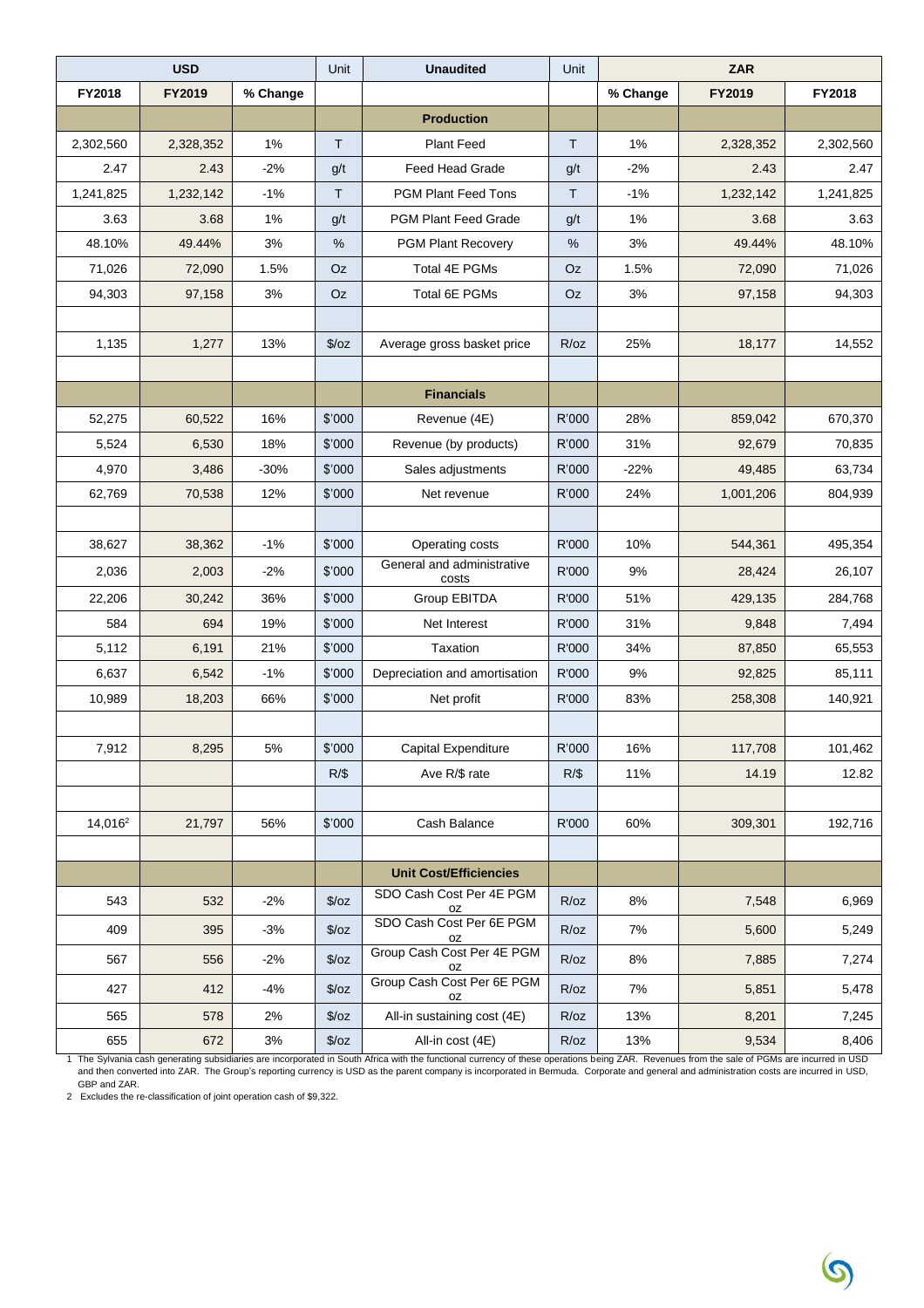# **A. OPERATIONAL OVERVIEW**

#### **Health, safety and environment**

The Company is focused on health, safety and environmental compliance and, through the collaborative efforts of management and all employees across the operations, we strive to maintain high safety standards and a safe working environment at all operations. The combined efforts of Management and employees have resulted in a good safety performance, with no significant health or environmental incidents during the year.

The Lesedi operation achieved eight years lost time injury ("LTI")-free during the final quarter of the financial year while Tweefontein and Doornbosch remain LTI-free for seven years. Lannex and Millsell are LTI-free for more than four years, but Mooinooi unfortunately had one LTI in June 2019 when an artisan suffered a laceration on his upper leg, caused by the sharp edge of a structure, during a lifting operation.

Throughout the year, the iron ore industry in Brazil experienced some major tailings-dam related incidents. As a result, the Company reviewed its own safety procedures relating to tailings-dam management during the period. Besides existing reviews and monitoring and control measures that are already in place, Sylvania has implemented additional independent audits and review processes to evaluate legal compliance and operational preparedness in terms of some specific tailings dam related emergencies, and the Group will continue to assess its safety procedures moving forward.

Due to the additional tailings-dam safety measures, as well as the increasing environmental legislative requirements, the capital requirement for new tailings dam facilities has been impacted and remains a significant area of focus for the Company.

In terms of the social environment, mining companies continue to deal with increasing community expectations and demands in terms of procurement opportunities and access to ore and dump resources. This is often associated with threats of violence and intimidation at operations, and the Company will continue to engage with the relevant authorities in order to minimise this.

#### **Operational performance**

For the sixth consecutive year, the SDO delivered record production of 72,090 ounces in the 2019 financial year, including record quarterly production of 21,789 ounces in the fourth quarter. The SDO thus met the revised guidance, as communicated in Q3 FY2019, of 72,000 ounces for the financial year.

The increase in annual production for FY2019 can be attributed to a 3% increase in PGM plant recovery with PGM tons treated marginally lower and PGM feed grade remaining fairly stable year-on-year. The improvement in PGM recovery efficiencies is due to a combination of the contribution from MF2 plants at Millsell and Doornbosch for the full year, compared to only six months in FY2018, as well as process improvements at Tweefontein. Although the feed head grade decreased marginally by 2% in comparison to the previous financial year, due to the erratic grade during the remining of the Doornbosch tailings dump, which reached its end of life, as well as the receipt of lower current arisings than expected from the host mine, the PGM feed grade was marginally higher after being upgraded during classification. In order to mitigate lower front-end feed grades, Doornbosch began mining the new million-ton tailings dam during Q4 and current arisings from the host mine improved after repairs and improvements to their circuits. Management also initiated the implementation of an optimised re-mining strategy, which utilises a hybrid mechanical-hydromining approach, deviating slightly from a pure hydromining approach, albeit at a similar cost.

The SDO cash cost increased by 8% in South African Rand terms ("ZAR") (the functional currency) from ZAR6,969/ounce to ZAR7,548/ounce while the USD cash cost decreased marginally to \$532/ounce against \$543/ounce in FY2018. The increase in ZAR terms was primarily driven by above-inflation electricity rate increases, negotiated operational labour wage increases, and higher re-mining costs associated with the final dump floor-cleaning and remining challenges at Doornbosch during the year.

#### **Operational focus areas and opportunities**

Utility infrastructure and supply of power continued to present challenges to the operations and execution of expansion projects throughout the year. As communicated in FY2018, delays in the roll-out of the Project Echo MF2 at Tweefontein, due to power constraints, were counteracted by fast-tracking the module at Mooinooi. The Mooinooi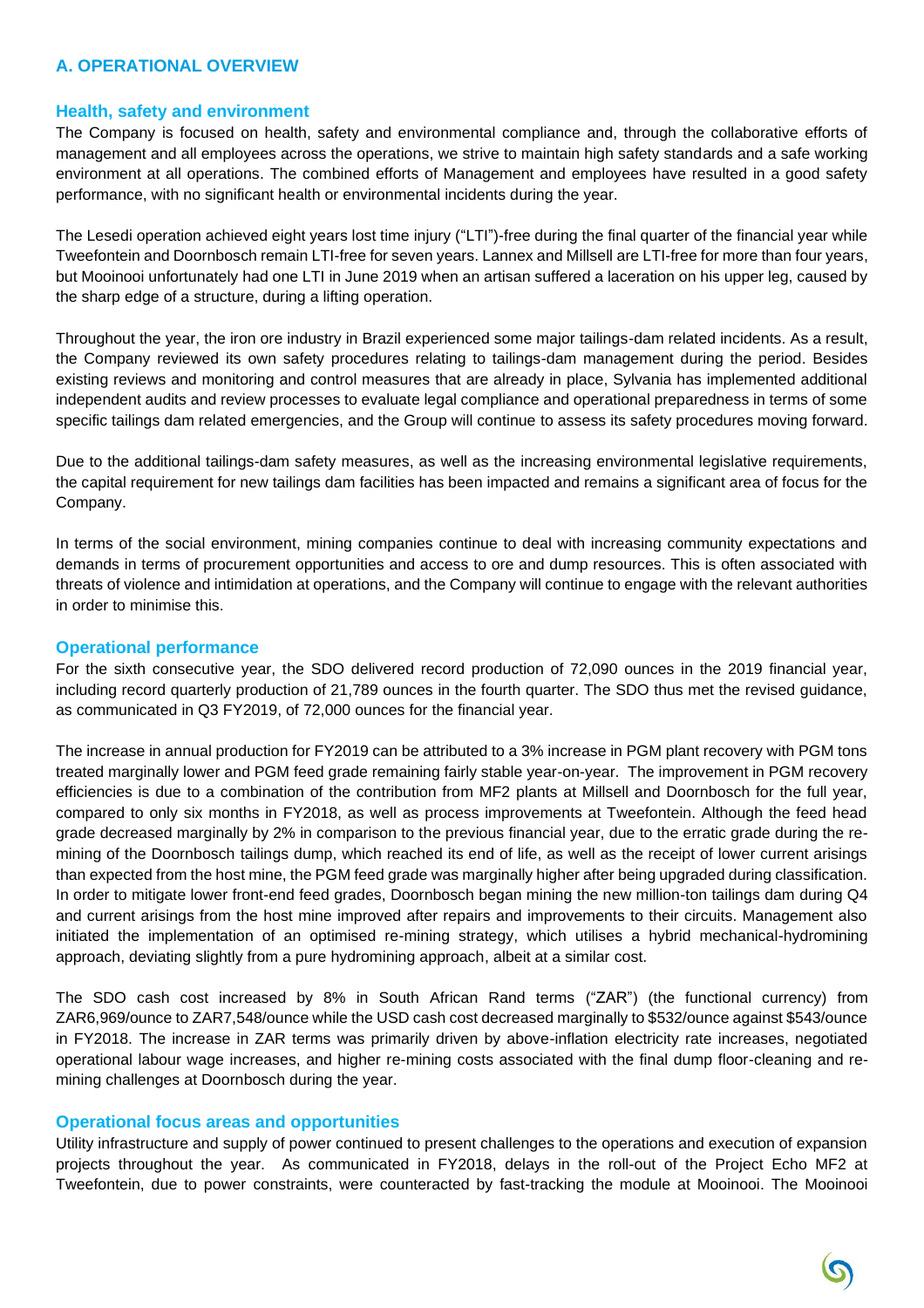Project Echo MF2 module was commissioned earlier than planned, at the end of Q3, which assisted in boosting PGM feed grades and ounces. It is expected to improve even more as the module is optimised.

Unfortunately, operations on the West were also hindered due to abnormal summer heat and drought conditions, which resulted in water shortages at some plants. Lesedi, in particular, where there is no current arisings feed source or tails slurry from a host mine, at present, was severely impacted. The plant could therefore only treat 52% of its planned treatment tonnage during Q2. To alleviate the impact further, boreholes were drilled and a water transfer scheme was implemented from neighbouring operations, which have helped to improve supply during H2. Additional boreholes are being drilled in consultation with water and environmental experts, and process options continue to be explored to minimise water consumption, which could assist to mitigate any future impact on availability that the operations may face moving forward.

The relocation of our redundant Steelpoort chrome circuit to Lesedi, identified during FY2018 as an opportunity to improve chrome removal ahead of flotation, which will enable higher PGM feed, analogous to the standard Sylvania SDO operating model, was completed and commissioning of this new section started in June 2019. It will further contribute to higher PGM feed grades and ounce production in the coming financial year.

Project Echo is still progressing well with the Millsell and Doornbosch MF2 modules in operation since early 2018 and together with Mooinooi MF2 commissioned at the end of Q3 FY2019, is beginning to reap results. Tweefontein MF2 is the next module to be executed but construction is dependent on completion of an infrastructure upgrade by the national power utility to ensure stable and reliable power supply to the host mine and Sylvania's operation. The upgrade by the power utility has begun and is expected to commission by FY2020.

Projects like the chrome circuit at Lesedi, the improved PGM fines classification circuits that were implemented at Millsell, Doornbosch and Tweefontein during H1 FY2019, to enable more efficient upgrading of PGMs by utilising enhanced fine screening technology, and Project Echo are all enabling the Sylvania SDO to maintain a stable production profile going forward.

### **B. FINANCIAL OVERVIEW**

# **CONSOLIDATED STATEMENT OF PROFIT OR LOSS**

| For the year ended 30 June                                                                             |             |                                            |                                            |
|--------------------------------------------------------------------------------------------------------|-------------|--------------------------------------------|--------------------------------------------|
|                                                                                                        | <b>Note</b> | 2019<br>\$                                 | 2018<br>\$                                 |
| Revenue<br>Cost of sales<br><b>Gross profit</b>                                                        | 1           | 70,537,993<br>(44, 854, 637)<br>25,683,356 | 62,768,561<br>(45, 256, 978)<br>17,511,583 |
| Other income<br>Other expenses<br>Operating profit before net finance income and income tax<br>expense | 2           | 68,788<br>(2,051,628)<br>23,700,516        | 60,486<br>(2,055,788)<br>15,516,281        |
| Finance income<br>Finance costs                                                                        |             | 1,018,607<br>(324, 628)                    | 878,191<br>(293, 792)                      |
| Profit before income tax expense                                                                       |             | 24,394,495                                 | 16,100,680                                 |
| Income tax expense                                                                                     |             | (6, 191, 004)                              | (5, 111, 783)                              |
| Net profit for the year                                                                                |             | 18,203,491                                 | 10,988,897                                 |
|                                                                                                        |             |                                            |                                            |

1. Revenue is generated from the sale of PGM 6E ounces produced at the six retreatment plants (including Sylvania Lesedi), net of pipeline sales adjustments.

2. Other expenses relate to corporate activities and include PR and advisory costs (\$0.1million), travel (\$0.2million), share registry costs (\$0.05million), Director's fees (\$0.4million), share based payments (\$0.3million) and other smaller administrative costs.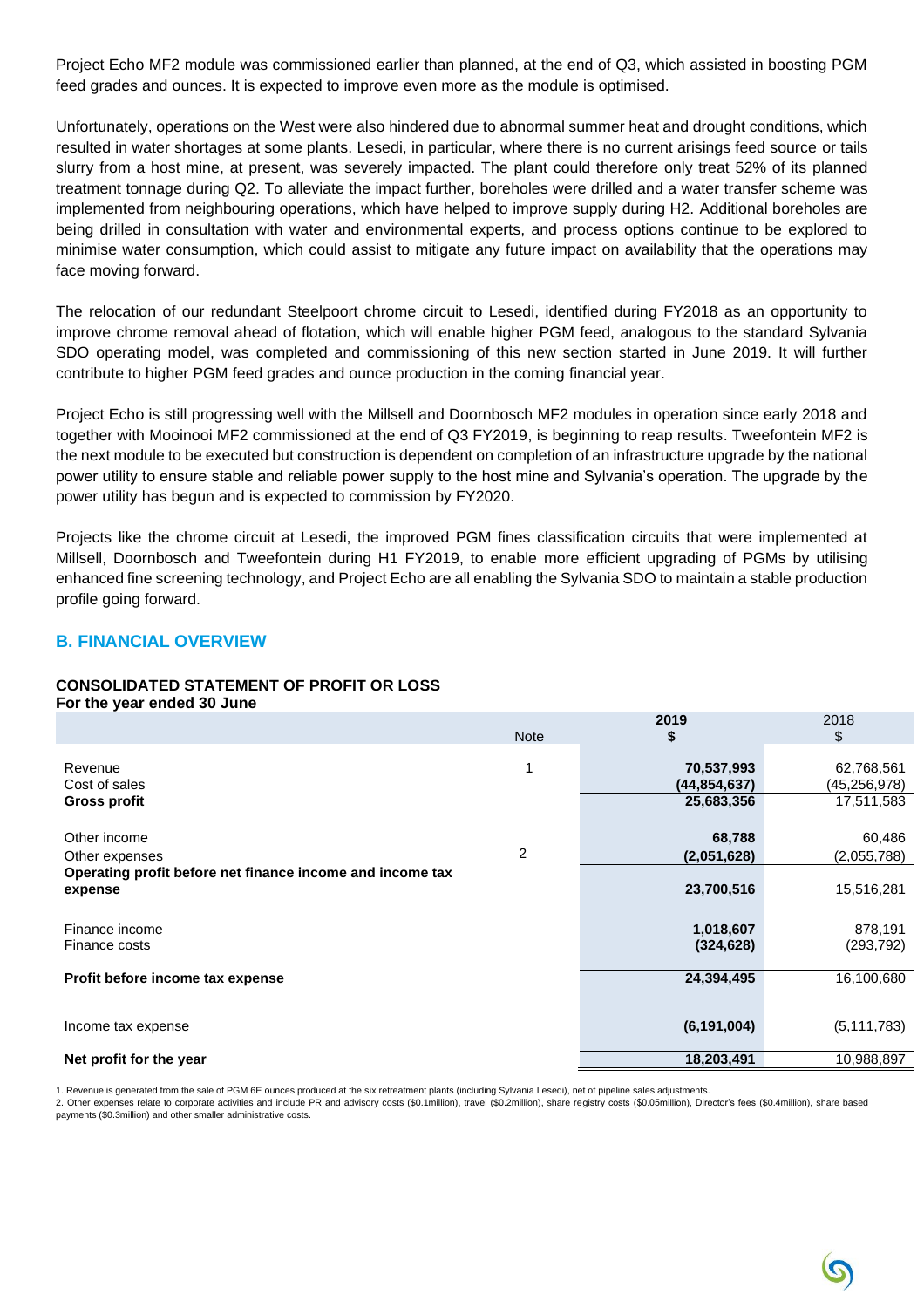#### **CONSOLIDATED STATEMENT OF CASH FLOWS For the year ended 30 June**

|                                                      | <b>Note</b> | 2019<br>\$    | 2018<br>\$       |
|------------------------------------------------------|-------------|---------------|------------------|
| Net cash inflow from operating activities            | 3           | 17,365,670    | 15,044,774       |
| Net cash outflow from investing activities           | 4           | (7,998,158)   | $(13,700,731)^*$ |
| Net cash outflow from financing activities           | 5           | (1, 557, 534) | (1,564,849)      |
| Net (decrease)/increase in cash and cash equivalents | 7,809,978   | (220, 806)    |                  |
| Effect of foreign exchange fluctuations on cash held |             | (38, 566)     | (1,074,582)      |
| Cash and cash equivalents, beginning of year         |             | 14,025,729    | 15,321,117       |
| Cash and cash equivalents, end of year               |             | 21,797,141    | 14.025.729       |

\* Re-classification

3. Net cash inflow from operating activities includes a net operating cash inflow of \$24,578,890, net finance income of \$879,633 and taxation paid of \$8,092,852;

4. Net cash outflow from investing activities includes payments for property, plant and equipment of \$8,040,462, exploration and evaluation assets of \$253,430 and loan to joint operation \$360,607.

An amount of \$629,452 was withdrawn from the investment relating to the rehabilitation guarantees and was transferred to an insurance facility for these guarantee

5. The net cash outflow from financing activities consists of the repayment of borrowings of \$147,674 payments for share transactions of \$119,606 and payment of dividends \$1,290,254.

The Group generates revenues in USD and incurs costs in ZAR, USD and GBP. The average USD:ZAR exchange rate was ZAR14.19:\$1 against the ZAR12.82:\$1 recorded in the previous period, and the spot was ZAR14.12:\$1 at 30 June 2019.

The average gross basket price for PGMs in the financial year was \$1,277/ounce – a 13% increase on the previous year's \$1,135/ounce. The improvement in the basket price, assisted by the record ounce production, resulted in a 12% increase in net revenue from the previous year (FY2019: \$70.5 million; FY2018: \$62.8 million).

Revenue on 4E ounces delivered increased by 16% in dollar terms to \$60.5 million year-on-year. Revenue from byproducts added \$6.5 million to the total revenue for the year.

| Revenue split                      | 30 June 2019 | 30 June 2018 |
|------------------------------------|--------------|--------------|
|                                    | \$'000       | \$'000       |
| Revenue on sales $(4E)^1$          | 60.522       | 52.275       |
| Revenue (by products) <sup>2</sup> | 6.530        | 5.524        |
| Sales adjustments <sup>3</sup>     | 3.486        | 4.970        |
| Net revenue                        | 70,538       | 62,769       |

<sup>1</sup> Sales revenue from Platinum, Palladium, Rhodium and Gold

<sup>2</sup> Sales revenue from other metals in the concentrate produced of Ruthenium, Iridium, Nickel and Copper

<sup>3</sup> Adjustments to revenue recognised for movements in the PGM price and exchange rate on ounces delivered but not yet invoiced as contractually agreed Note: The above table is rounded to the nearest thousand.

Group cash costs decreased marginally by 2% year-on-year from \$567/ounce (ZAR7,274/ounce) to \$556/ounce (ZAR7,885/ounce). Operating costs increased 10% in ZAR (the functional currency) from ZAR495.4 million to ZAR 544.4 million. The increase in salaries and wages at the operations, annual electricity escalations and the inclusion of the Lesedi operation at a higher operating cost for a full 12 months, as well as higher re-mining costs associated with the final dump floor-cleaning and re-mining challenges at Doornbosch during the year were the main contributors to the increased operating costs. General and administrative costs are incurred in USD, GBP and ZAR and are impacted by exchange rate fluctuations over the reporting period. These costs decreased 2% year-on-year in the reporting currency.

All-in sustaining costs ("AISC") increased by 2% to \$578/ounce (ZAR8,201/ounce) from \$565/ounce (ZAR7,245/ounce) as a result of the increase in operational costs, and All-in costs ("AIC") of 4E increased by 3% to \$672/ounce (ZAR9,534/ounce) from \$655/ounce (ZAR8,406/ounce) recorded in the previous period, due to the increase in capital spend.

Group EBITDA improved 36% year-on-year to \$30.2 million. The taxation expense for the year was \$6.2 million, (as per the statement of profit or loss and other comprehensive income and includes deferred taxation movements) and depreciation of \$6.5 million.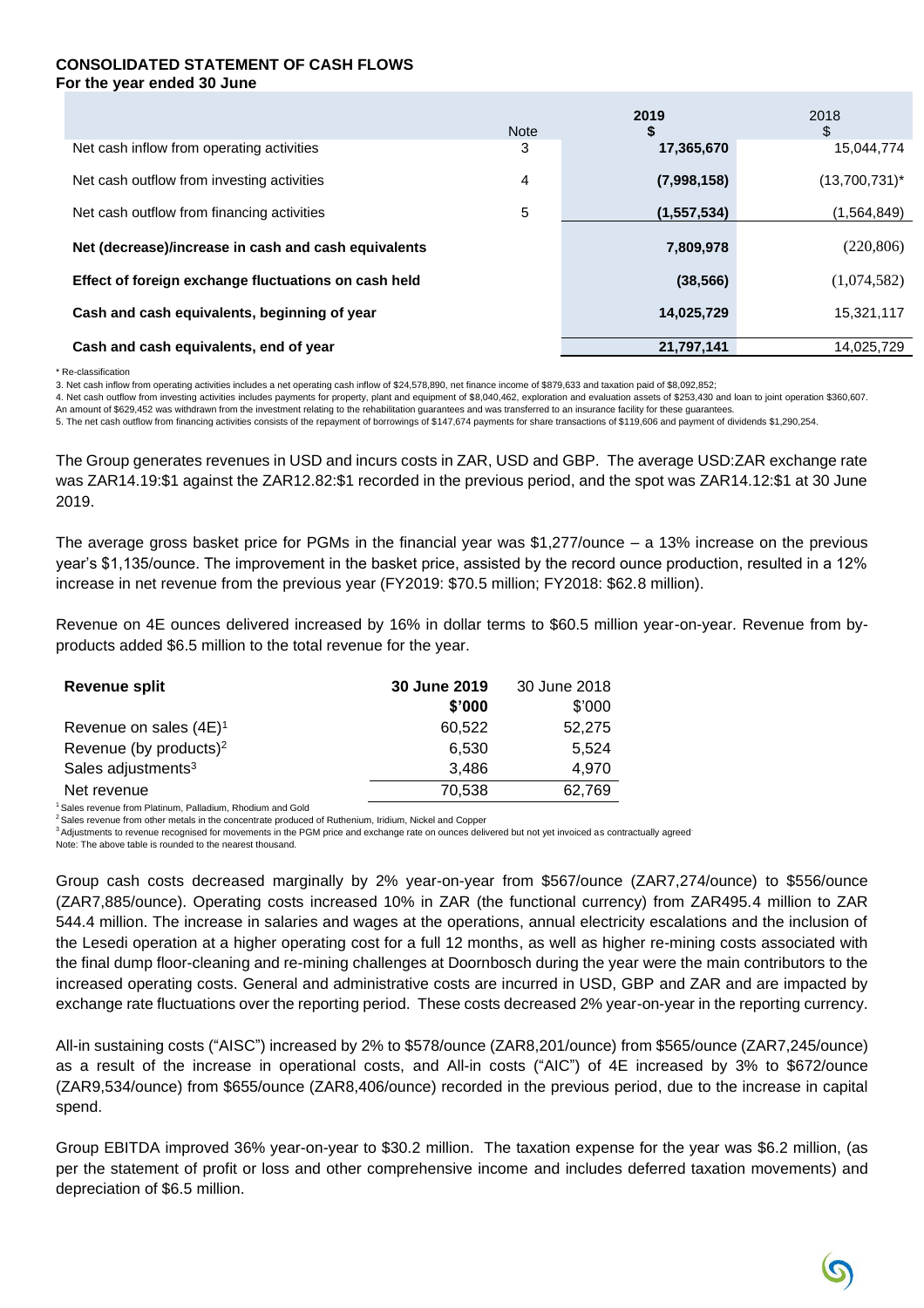The Group net profit for the year was \$18.2 million, a 66% improvement on the previous year. This is the fifth consecutive year of profit appreciation.

Basic earnings per share ("EPS") improved 66% to 6.37 US cents per share from 3.83 US cents per share in FY2018;

Capital expenditure was incurred in ZAR and was mainly spent on the Mooinooi Project Echo MF2 module and the Lesedi Chrome Section. The balance of the capital spend was on stay-in-business and optimisation projects. The total spend for the year was ZAR117.7 million (FY2018: ZAR101.5 million). To date, Project Echo has incurred ZAR139.3 million of the ZAR175.0 million budget.

Cash generated from operations before working capital movements was \$29.9 million with net changes in working capital resulting in a reduction of \$5.3 million. Net finance income amounted to \$0.9 million and \$8.1 million was paid in income taxes during the year.

Major spend items included \$0.3 million on exploration activities (FY2018: \$0.4 million), \$8.0 million on capital projects and stay-in-business capital for the SDO plants (FY2018: \$7.6 million).

At corporate level, \$1.3 million was paid out in dividends. An amount of \$0.6 million was withdrawn from the investment relating to the rehabilitation guarantees, and was transferred to an insurance facility for these guarantees.

The impact of exchange rate fluctuations on cash held at year end was a \$0.04 million loss (FY2018: \$1.1 million loss).

The Company remains debt-free with a cash balance of \$21.8 million, allowing for continued funding of Project Echo and capital projects.

# **CONSOLIDATED STATEMENT OF FINANCIAL POSITION**

| At 30 June                               |                |             |             |
|------------------------------------------|----------------|-------------|-------------|
|                                          | <b>Note</b>    | 2019<br>\$  | 2018<br>\$  |
| <b>Assets</b>                            |                |             |             |
| <b>Non-current assets</b>                |                |             |             |
| Other financial assets                   | 6              | 556,895     | 1,052,267*  |
| <b>Exploration and evaluation assets</b> |                | 53,405,798  | 57,397,256  |
| Property, plant and equipment            | $\overline{7}$ | 37,676,939  | 36,576,993* |
| Deferred tax asset                       | 11             | 1,813,237   |             |
| <b>Total non-current assets</b>          |                | 93,452,869  | 95,026,516  |
| <b>Current assets</b>                    |                |             |             |
| Cash and cash equivalents                | 8              | 21,797,141  | 14,025,729* |
| Trade and other receivables              | 9              | 7,799,312   | 25,433,124* |
| Contract assets                          | 10             | 23,275,665  |             |
| Inventories                              | 11             | 1,827,399   | 1,488,382   |
| Current tax receivable                   |                | 279,620     | 14,741      |
| Assets held for sale                     | 16             | 4,163,292   |             |
| <b>Total current assets</b>              |                | 59,142,429  | 40,961,976  |
| <b>Total assets</b>                      |                | 152,595,298 | 135,988,492 |
| <b>Equity and liabilities</b>            |                |             |             |
| <b>Shareholders' equity</b>              |                |             |             |
| <b>Issued capital</b>                    | 12             | 2,897,248   | 2,911,337   |
| Reserves                                 | 13             | 66,673,016  | 68,053,385  |
| Retained earnings                        |                | 57,992,314  | 41,025,586  |
| <b>Total equity</b>                      |                | 127,562,578 | 111,990,308 |
| <b>Non-current liabilities</b>           |                |             |             |
| <b>Borrowings</b>                        | 14             | 184,390     | 173,895     |
| Provisions                               | 15             | 3,481,232   | 3,685,257   |
| Deferred tax liability                   |                | 14,461,024  | 14,326,214  |
| <b>Total non-current liabilities</b>     |                | 18,126,646  | 18,185,366  |
|                                          |                |             |             |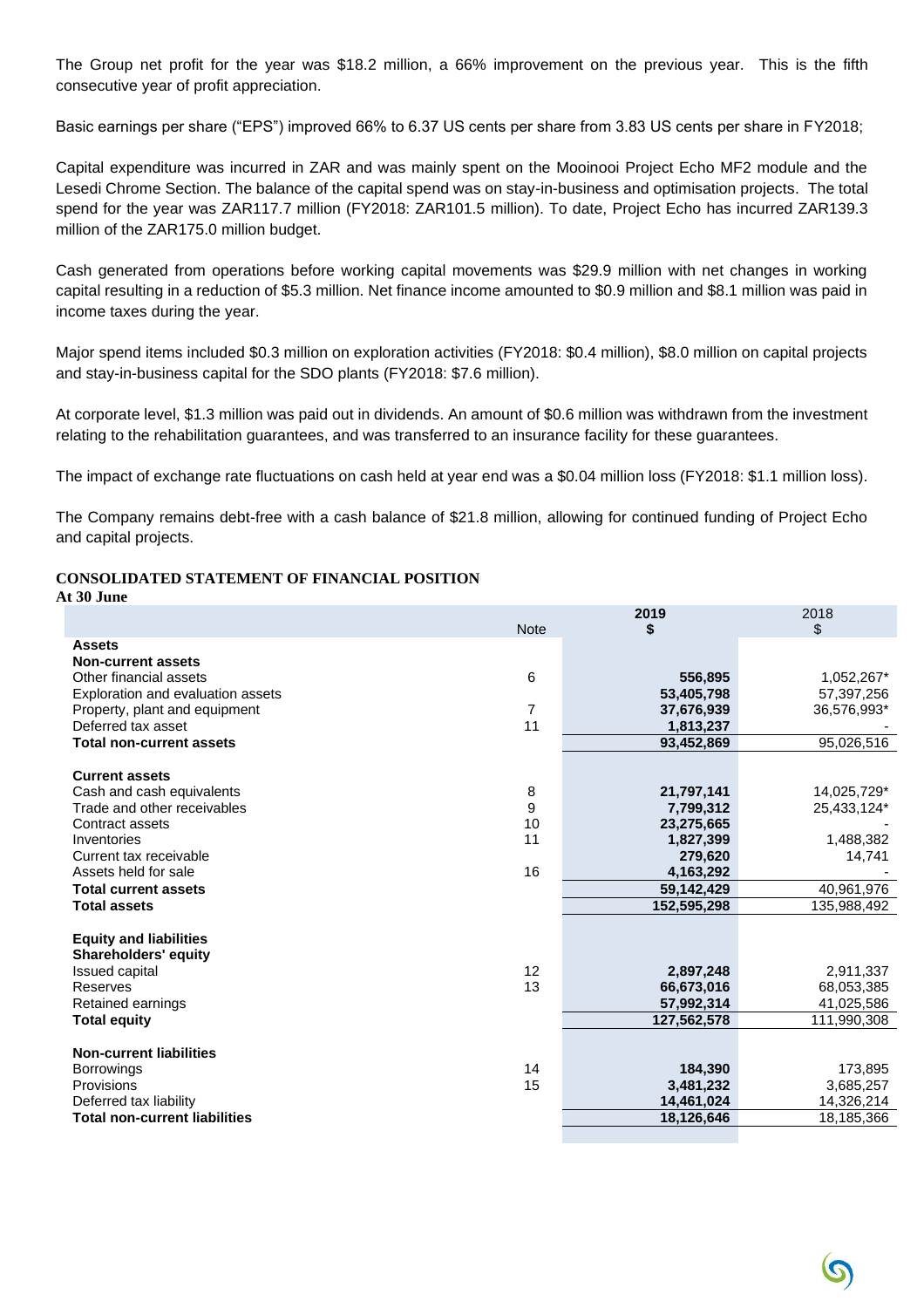| <b>Current liabilities</b>                                |    |             |             |
|-----------------------------------------------------------|----|-------------|-------------|
| Trade and other payables                                  |    | 6,715,787   | 5,679,045*  |
| Interest bearing loans and borrowings                     | 14 | 187,980     | 132,700     |
| Current tax liability                                     |    | 980         | 1.073       |
| Liabilities directly associated with assets held for sale |    | 1.327       |             |
| <b>Total current liabilities</b>                          |    | 6,906,074   | 5.812.818   |
| <b>Total liabilities</b>                                  |    | 25,032,720  | 23,998,184  |
|                                                           |    |             |             |
| Total liabilities and shareholders' equity                |    | 152,595,298 | 135,988,492 |

\*Re-classification

6. Other financial assets of \$556,895 consist of the loan receivable granted to TS Consortium from Sylvania South Africa (Pty) Ltd, a South African subsidiary of the Group.

7. Third project Echo module completed at cost of ZAR42.2 million, Lesedi chrome beneficiation circuit completed at cost of ZAR20.9.

8. The majority of the cash and cash equivalents are held in South Africa and ZAR denominated balances make up \$14,723,453 (ZAR207,864,427) of the total cash and cash equivalents balance. 9. Trade and other receivables consist mainly of amounts receivable for the sale of PGMs. 10. Contract assets as per adoption of IFRS 15 from 1 July 2018.

11. Inventory held is stores and consumables for the SDO.

12. The total number of issued ordinary shares at 30 June is 289,724,772 Ordinary Shares of US\$0.01 each (including 4,209,635 shares held in treasury). A total of 1,408,889 shares were cancelled during the period.

13. Reserves include the share premium reserve, foreign currency translation reserve, which is used to record exchange differences arising from the translation of financial statements of foreign controlled entities, share-based payments reserve, reserve for own shares, the non-controlling interests reserve and the equity reserve.

14. Interest bearing loans and borrowings are secured instalment sale agreements over various motor vehicles and plant and equipment. 15. Provision is made for the present value of closure, restoration and environmental rehabilitation costs in the financial period when the related environmental disturbance occurs

16. Grasvally Chrome Mine (Pty) Ltd assets held for sale.

# **C. MINERAL ASSET DEVELOPMENT AND OPENCAST MINING PROJECTS**

The Company has continued to maintain the value of its mineral asset development activities during the year to be able to defend title. However, until market conditions improve, this will result in very limited spend.

### **Volspruit Platinum Exploration**

The Department of Mineral Resources has still not communicated any progress in the appeal lodged by interested and affected parties in June 2017 against the decision to grant a mining right application to the Company. The Member of the Executive Council for Economic Development, Environment and Tourism has also not communicated any further response about the appeal against the decision to refuse the Company's application for an environmental authorisation. The Company's environmental consultants are following up regularly on this outstanding matter.

#### **Grasvally Chrome Exploration**

Following the appointment of a consulting company to assist with the sale of Grasvally, the Board is pleased to advise that a conditional cash offer from Forward Africa Mining (Pty) Ltd ("FAM") to acquire 100% of the shares in and claims against Grasvally Chrome Mine (Pty) Ltd for a total consideration of ZAR115.0 million, settled in cash or other immediately available funds has been received. FAM will have eight months from the date of acceptance of the offer to fulfil standard conditions precedent and the Company will keep shareholders apprised of these developments.

In the FY2018 Annual Report, the Company announced that the mining right for the project had been granted postperiod end. Execution and registration of the right was concluded during H1 FY2019.

#### **Northern Limb Projects**

There has been no further development of this project during the last financial year, apart from that which is necessary to maintain compliance with the mining right and to defend title.

# **D. CORPORATE ACTIVITIES**

#### **Dividend Approval and Payment**

During the first quarter, the Company announced that the Directors of Sylvania recommended the payment of a maiden cash dividend of 0.45 US cents (0.35 pence) per Ordinary Share of \$0.01 in the Company, which was approved by the shareholders at the Company's Annual General Meeting held in November 2018. The dividend was paid on 30 November 2018.

The Board has furthermore recommended the payment of a cash dividend for FY2019 of 1.00 US cents (~0.78 pence) per Ordinary Share, payable in November 2019.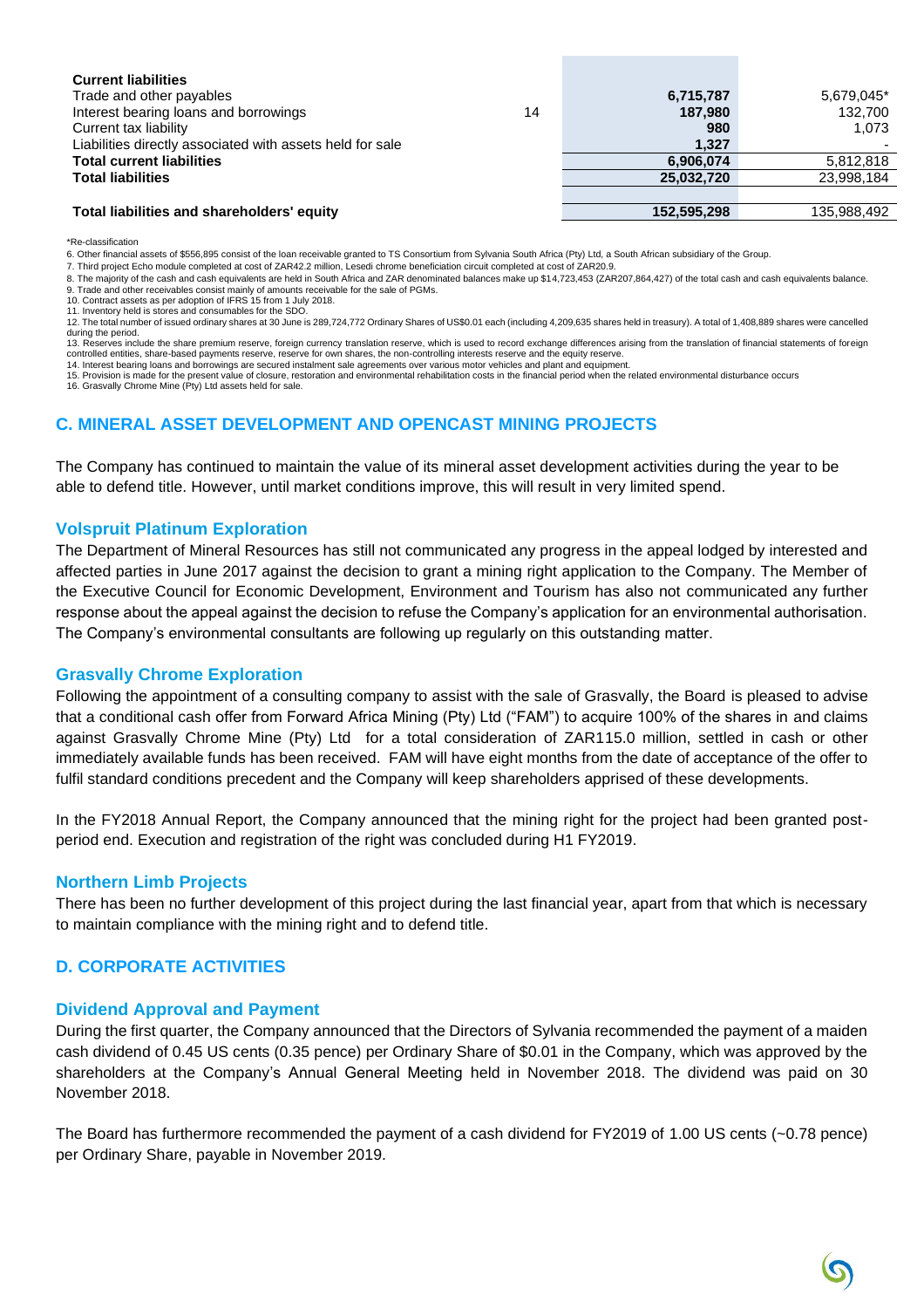#### **Share Buybacks and Cancellation of Shares**

One of the Company's strategic goals is to return capital to shareholders and continue to review opportunities to do so, as and when they arise.

At the conclusion of the Share Buyback Programme ("the Programme") that ran during the last financial year to 24 August 2018, the Company purchased a total of 2,407,481 \$0.01 Ordinary Shares from small non-UK based shareholders at a price of A\$0.1619 per Ordinary Share, representing 57% of the shares on offer under the Programme.

At the close of FY2018, shares in the Company were valued at 16.25 pence per Ordinary Share and at the close of FY2019, this appreciated 86% to 30.25 pence per Ordinary Share.

Subsequent to the conclusion of the Programme, the Company cancelled 892,257 Ordinary Shares remaining at the end of the Programme, as well as a further adjustment to shares held in treasury of 120,000 Ordinary Shares.

As announced during H1 FY2019, the Company also agreed to buy back 516,632 shares, held by a person discharging managerial responsibilities ("PDMR"), as defined by the Market Abuse Regulation ("MAR"), at 16.00 pence per Ordinary Share and these shares were cancelled immediately.

The Company announced in Q4 FY2019 that it proposed to acquire 2,100,000 Ordinary Shares, representing 0.7% of the Company's issued share capital, as part of a once-off buyback under the terms and authority of the Company's Bye Laws. This buyback offer was not taken up.

The Board has made a decision that in order to fulfil the current shortfall in shares held in treasury to cover the bonus share awards of 4.2 million shares, which vest over the next five years, an offer to acquire 30% of all shares held by employees, excluding Directors, will be made at the 30-Day VWAP. This would equate to approximately 1.1 million shares should all employees holding shares take up the offer. A further 3.1 million shares will be sought in the market.

At 30 June 2019, the Company's issued share capital is 289,724,772 Ordinary Shares of which a total of 4,209,635 Ordinary Shares are held in treasury. The total number of Ordinary Shares with voting rights in Sylvania is 285,515,137.

# **CORPORATE INFORMATION**

| <b>Registered and postal address:</b> | Sylvania Platinum Limited |
|---------------------------------------|---------------------------|
|                                       | <b>Clarendon House</b>    |
|                                       | 2 Church Street           |
|                                       | Hamilton HM 11            |
|                                       | Bermuda                   |
| <b>SA Operations postal address:</b>  | PO Box 976                |
|                                       | Florida Hills, 1716       |
|                                       | South Africa              |

**Sylvania Website**: [www.sylvaniaplatinum.com](http://www.sylvaniaplatinum.com/)

# **CONTACT DETAILS**

#### **For further information, please contact:**

Terence McConnachie (Chief Executive Officer) +44 777 533 7175

#### **Nominated Advisor and Broker**

Liberum Capital Limited +44 (0) 20 3100 2000 Richard Crawley / Ed Phillips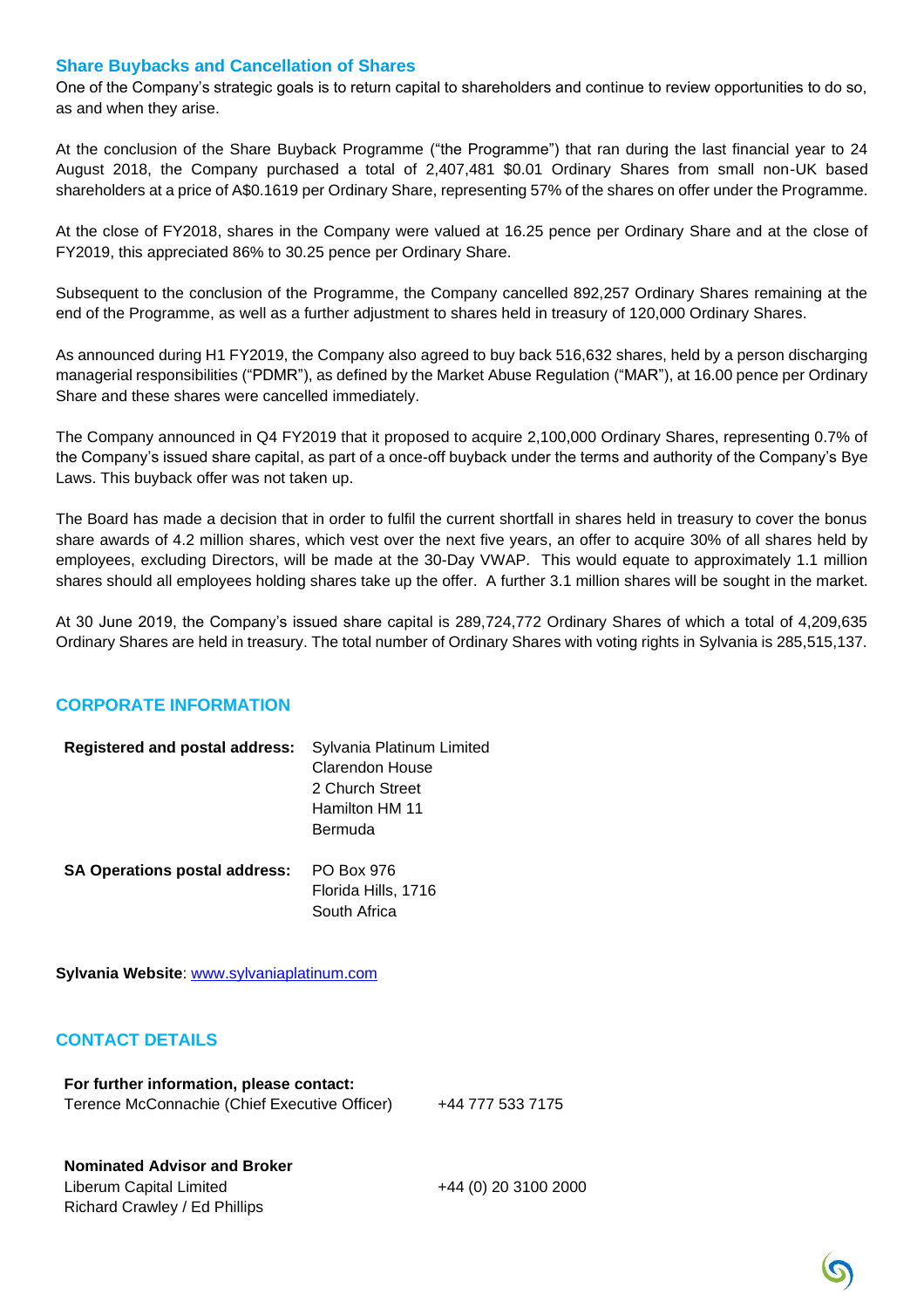# **Communications**

Alma PR Limited +44 (0) 7580 216 203 Josh Royston / Helena Bogle

This announcement is released by Sylvania Platinum Limited and contains inside information for the purposes of Article 7 of the Market Abuse Regulation (EU) 596/2014 ("**MAR**"), and is disclosed in accordance with the Company's obligations under Article 17 of MAR.

For the purposes of MAR and Article 2 of Commission Implementing Regulation (EU) 2016/1055, this announcement is being made on behalf of the Company by Terence McConnachie.